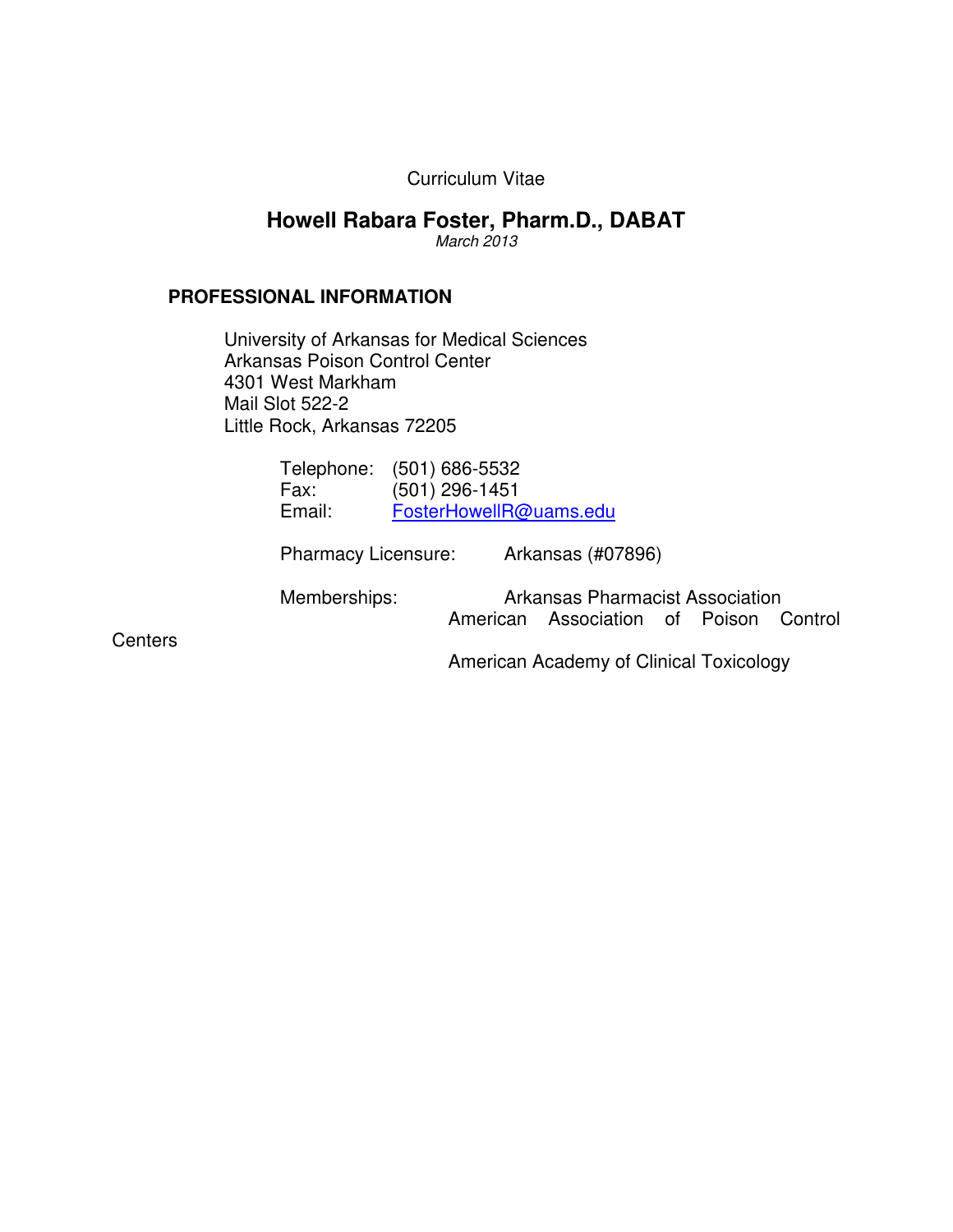# **ACADEMIC QUALIFICATIONS**

| <b>Doctor of Pharmacy</b><br>University of Arkansas for Medical Sciences<br><b>College of Pharmacy</b><br>Little Rock, Arkansas                                 | <b>May 1999</b>             |
|-----------------------------------------------------------------------------------------------------------------------------------------------------------------|-----------------------------|
| <b>Pharmacy Practice Residency</b><br>John L. McClellan Memorial Veterans Hospital<br>Little Rock, Arkansas                                                     | <b>June 1992</b>            |
| <b>Bachelor of Science in Pharmacy</b><br>University of Arkansas for Medical Sciences<br>Little Rock, Arkansas                                                  | <b>May 1991</b>             |
| <b>Pre-Pharmacy</b><br><b>Arkansas State University</b><br>Jonesboro, Arkansas<br>August 1984-May 1988                                                          | <b>No Degree</b>            |
| <b>PROFESSIONAL EXPERIENCE</b>                                                                                                                                  |                             |
| <b>Managing Director</b><br>Arkansas Poison Control Center<br>University of Arkansas for Medical Sciences<br>Little Rock, Arkansas                              | <b>January 2000-present</b> |
| <b>Associate Professor</b> (tenured April 2008)<br>College of Pharmacy<br>University of Arkansas for Medical Sciences<br>Little Rock, Arkansas                  | <b>August 2002-present</b>  |
| <b>Evidence-based Prior Authorization Call Center Dir</b><br><b>College of Pharmacy</b><br>University of Arkansas for Medical Sciences<br>Little Rock, Arkansas | <b>January 2005-present</b> |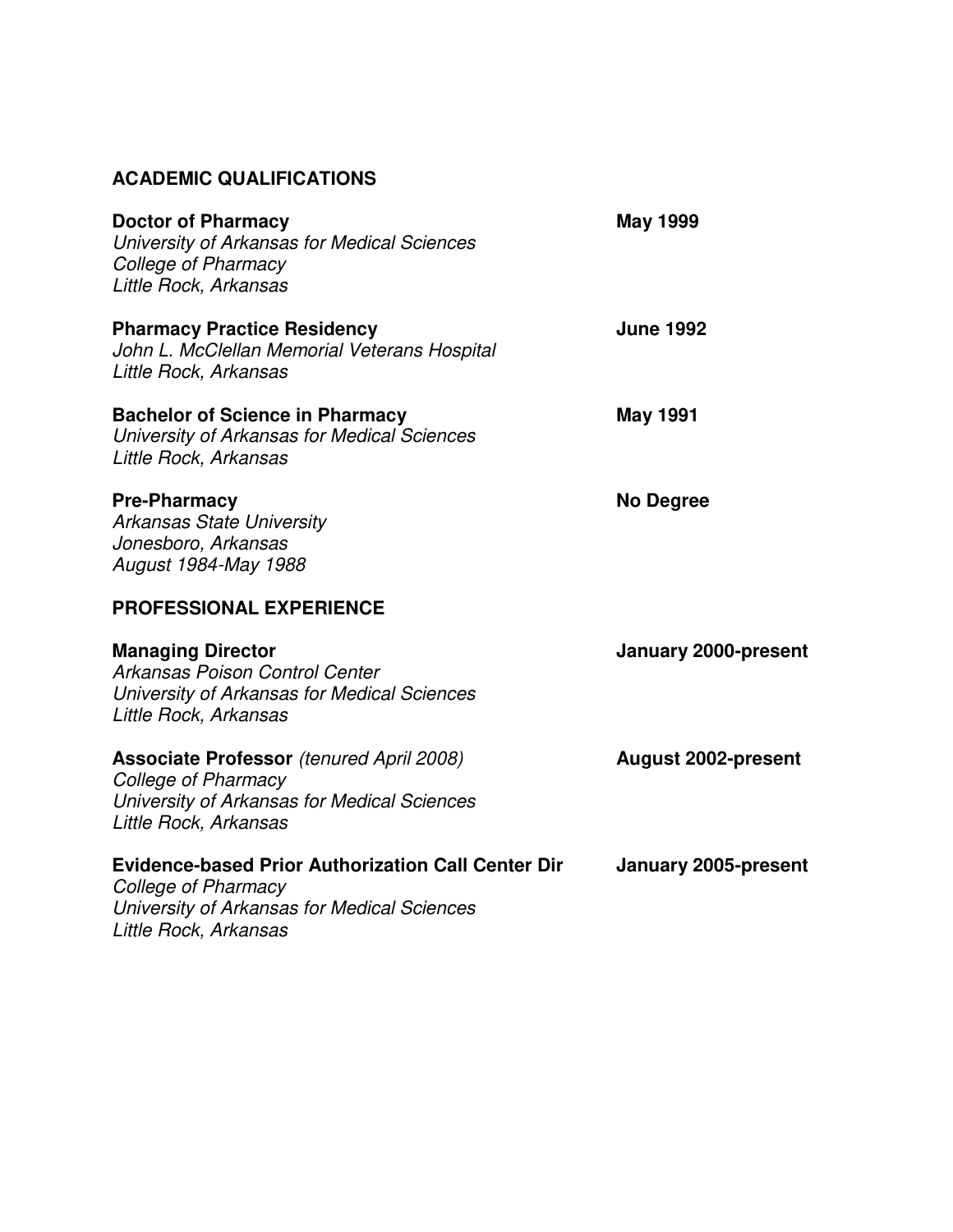| <b>Poison Control Specialist</b><br>2000<br>Arkansas Poison Control Center<br>University of Arkansas for Medical Sciences<br>Little Rock, Arkansas | November 1993-January                                     |              |
|----------------------------------------------------------------------------------------------------------------------------------------------------|-----------------------------------------------------------|--------------|
| <b>Staff Pharmacist (Shift Supervisor)</b><br>John L. McClellan Memorial Veterans Hospital<br>Little Rock, Arkansas                                | July 1992-November 1993                                   |              |
| <b>Relief Pharmacist</b><br><b>Baptist Hospital</b><br><b>Medical Towers Pharmacy</b><br>Little Rock, Arkansas                                     | <b>September 1999-2005</b><br><b>August 1991-May 1993</b> |              |
| <b>BOARDS/Certification</b>                                                                                                                        |                                                           |              |
| American Boards of Applied Toxicology                                                                                                              | Passed<br>Recertified                                     | 2003<br>2008 |
| <b>Certified Poison Control Specialist</b>                                                                                                         | Passed                                                    | 1996         |

National Pharmacy Boards **Passed** 1991

# **INSTRUCTOR**

**Preceptor**, Toxicology Elective Clerkship Rotation (PHPR 6694) **1996-present** 

This is a specialty rotation for  $4<sup>th</sup>$  year professional students (10-14/yr) and postgraduate residents (avg 1/yr).

**Course Coordinator**, Toxicology (PHSCI 5152) **2000-present** 

This is a 2 credit hour elective course taught to  $3<sup>rd</sup>$  year professional students. I provide 80-85% of the lectures.

**Instructor,** Problem Based Learning Elective (PHPR 4445 ) **2005-2009** 

One 2 hour lecture on a common prescription/otc drug overdose.

**Instructor,** Pharmacokinetics(PHSCI 4445 ) **2005-2007**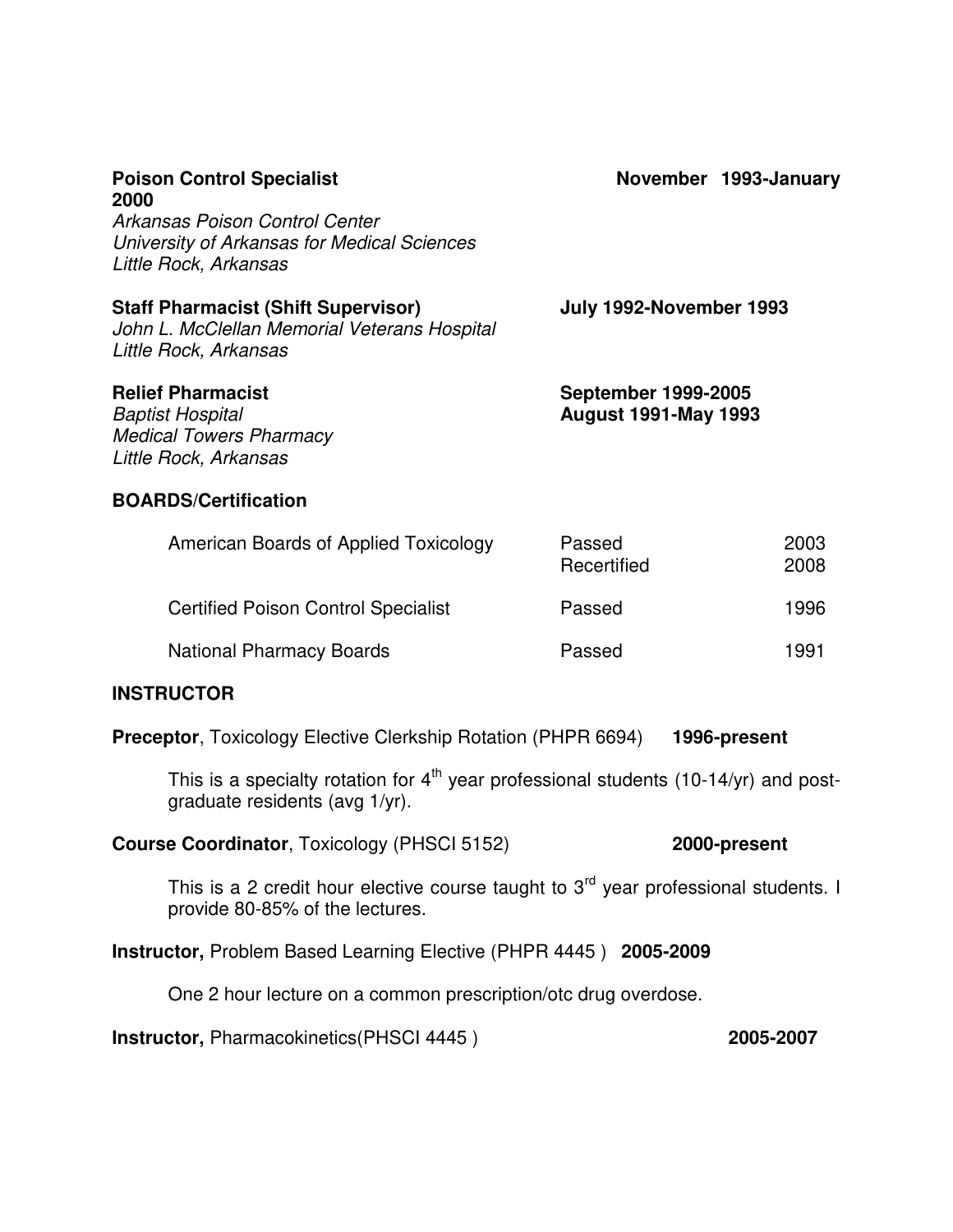One lecture each semester on toxicokinetics.

| <b>Instructor, Therapeutics (PHPR 5644)</b><br>Three lectures each semester on epilepsy and status epilepticus. |                                                                                                                                                  | 2006-2010 |           |
|-----------------------------------------------------------------------------------------------------------------|--------------------------------------------------------------------------------------------------------------------------------------------------|-----------|-----------|
| present                                                                                                         | Instructor, Therapeutics (PHPR 5644)                                                                                                             |           | $2010 -$  |
|                                                                                                                 | Three lectures on acute poisoning/toxicology.                                                                                                    |           |           |
| present                                                                                                         | <b>Small Group Leader, Pharmacy Practice I (PhPr3423)</b>                                                                                        |           | 2007-     |
|                                                                                                                 | Five group sessions that mentor students on career decisions, portfolios, intra-<br>professional relationships etc.                              |           |           |
| students.                                                                                                       | <b>Course Coordinator, Toxicology (PHSCI 5962)</b><br>This was a 2 credit hour elective course taught to $2^{nd}$ and $3^{rd}$ year professional |           | 1997      |
|                                                                                                                 | <b>Director, Poison and Drug Information Residency</b><br>University of Arkansas for Medical Sciences                                            |           | 1995-1996 |
| Residents:                                                                                                      | This is a specialty residency in the area of drug information and toxicology.                                                                    |           |           |
|                                                                                                                 | Pamala Peachey, Pharm. D. 1995-1996<br>Poison Specialist and Education Coordinator, Arkansas Poison<br><b>Control Center</b>                     |           |           |
|                                                                                                                 | Shalena Ramsey<br>Staff Pharmacist, St. Vincents Infirmary                                                                                       | 1996-DNF  |           |

# **BOARD MEMBER**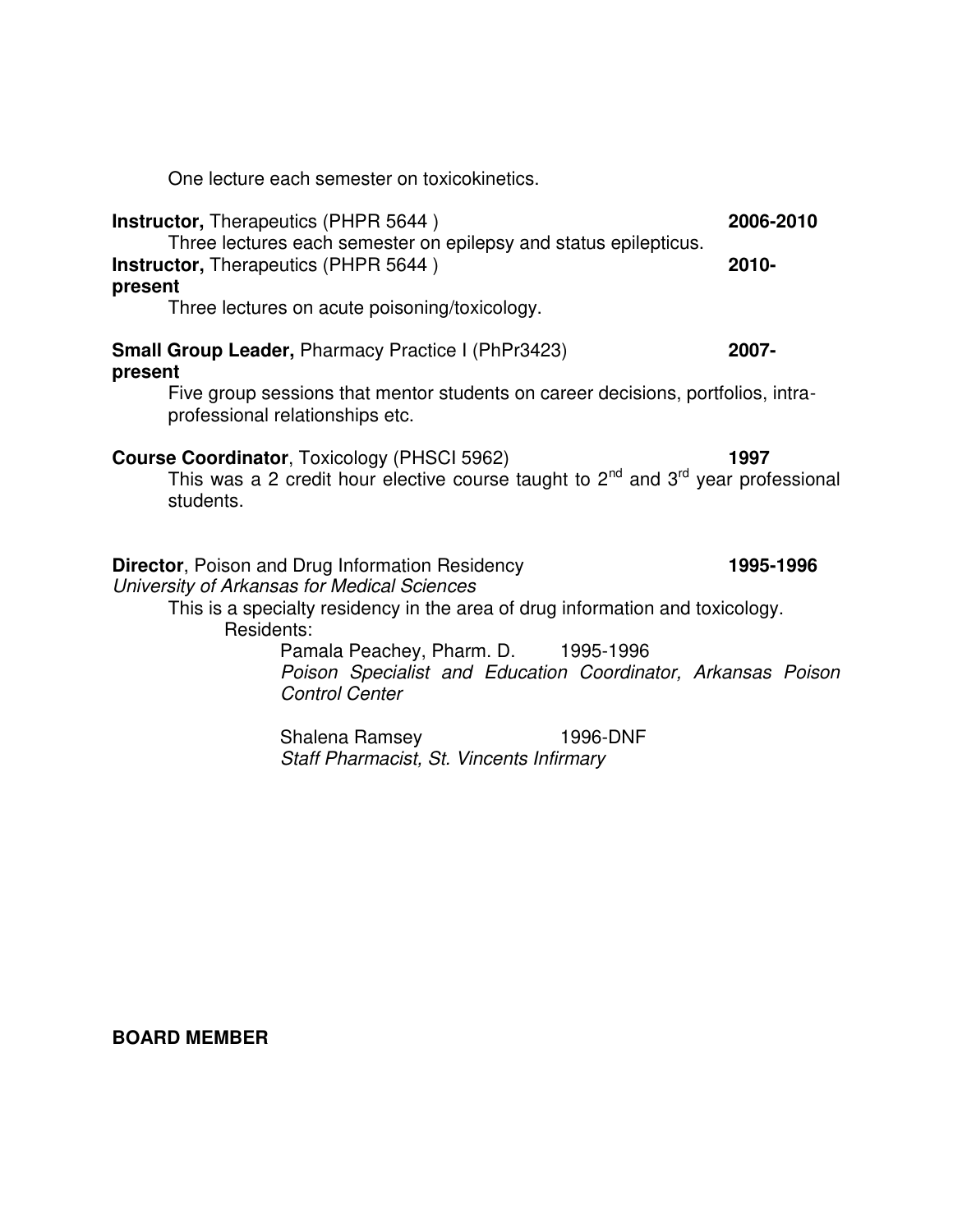| American Board of Applied Toxicology<br>American Academy of Clinical Toxicology<br>777 East Park Drive<br>PO Box 8820<br>Harrisburg, PA 17105 | 2008-present |
|-----------------------------------------------------------------------------------------------------------------------------------------------|--------------|
| American Association of Poison Control Centers<br>515 King Street; Suite 510<br>Alexandria, VA 22314                                          | 2010-present |

#### **PRESENTATIONS**

"Five Antidotes for Every Hospital Pharmacy" Arkansas Association of Hospital Pharmacy Fall Seminar. Little Rock, AR October 8-9, 2009

"Carbon Monoxide: No Smell, No Taste, No Color Children's Health and The Environment: What Healthcare Providers Need to Know" Pediatric Environmental Health. UAMS April 3, 2009

**"**Your Poison Control Center" UAMS House of Delegates. Little Rock, Arkansas February 12, 2009

"Poison Centers: One Mission" EPA Region 6 Response Team Meeting. Corpus Christi, Texas January 27, 2009

"PrePharmacy Presentation" Arkansas State University. Jonesboro, Arkansas October 2008

"Snakebite and the Clinical Use of Crotalidae Polyvalent Immune Fab (Ovine)  $Crofab<sup>tm</sup>$ Arkansas Methodist Hospital. October 2008 CE Provided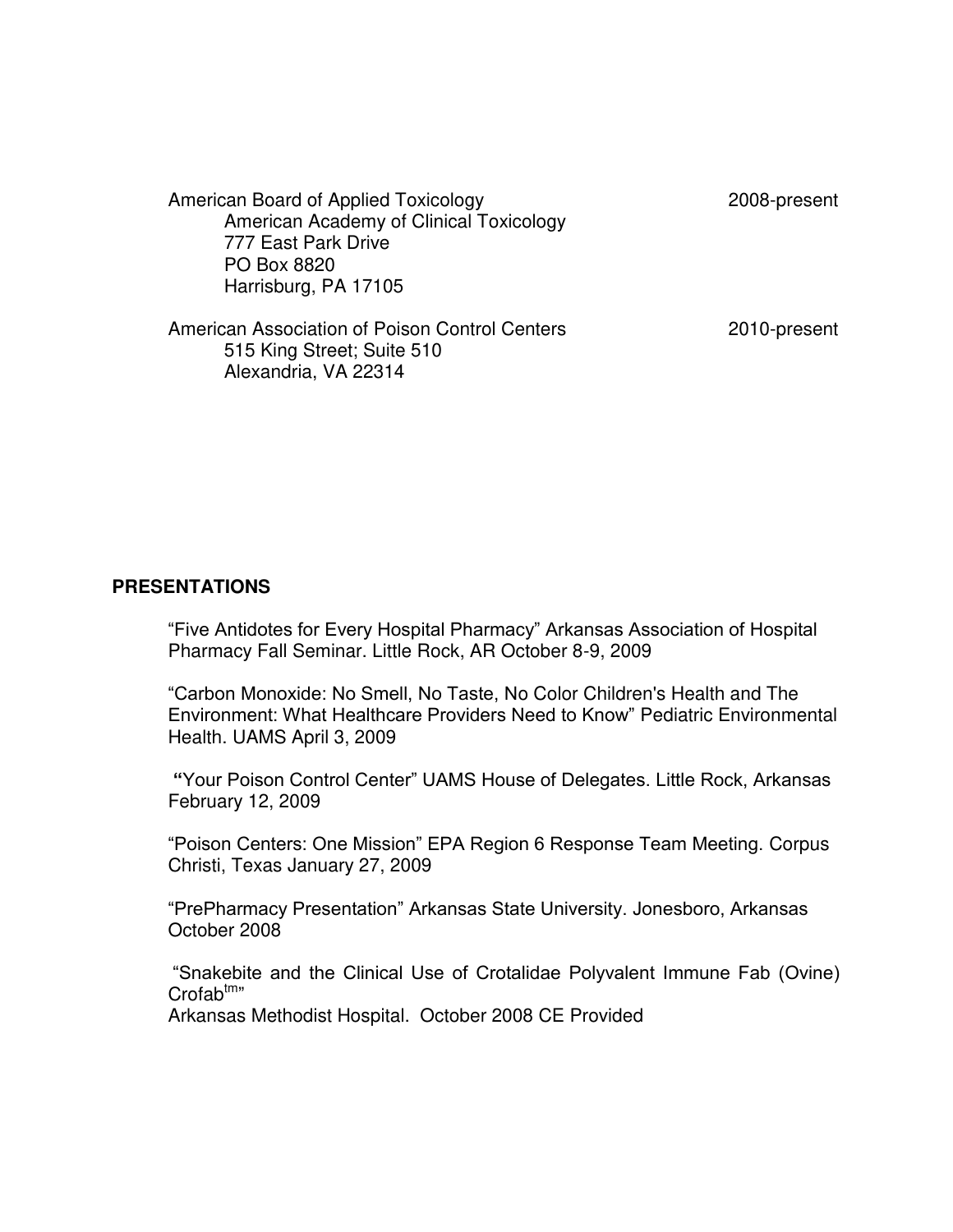"Birdseye View of Poison Control Centers" EPA Region 6 Response Team Meeting. Little Rock, Arkansas January 16, 2008

"PrePharmacy Presentation" Arkansas State University. Jonesboro, Arkansas November 10, 2007

**"**AR Poison Center Surge Capacity During a Spill of National Significance" SONS EPA Region 6 meeting. Little Rock, Arkansas June 19, 2007

**"**Arkansas Poison Control: Did Our Mission Change with 9/11?" UAMS Consortium. Little Rock, Arkansas January 18, 2007

"PrePharmacy Presentation" Arkansas State University. Jonesboro, Arkansas November 14, 2006

**"**EBRX" Golden Certificate CE Program Little Rock, AR October 25, 2006 CE Provided

"Club Drugs: To Wander in Mind" PPAG Meeting San Francisco September 29, 2006 CE Provided

"Bioterrorism and Public Health Disasters: What's our role?" Presented at the Rho Chi Banquet April 2006.

**"**Strategic National Stockpile: Pharmacy and Other Healthcare Implications" Presented to physicians, nurses and pharmacist in conjunction with the Mena Medical Center. August 2005 CE Provided

"Bioterrorism: Chemical Agents" Presented to pharmacist at UAMS COP Learn at Noon. April 2005 CE Provided

"Strategic National Stockpile: Pharmacy and Other Healthcare Implications" Presented to physicians, nurses and pharmacist in conjunction with the AHEC NW Arkansas. August 2004 CE Provided

**"**Expert Systems and Expert Experts: What Do We Need for Decision Support?" Presented to physicians, nurses, and health department personnel. July 2004 CE Provided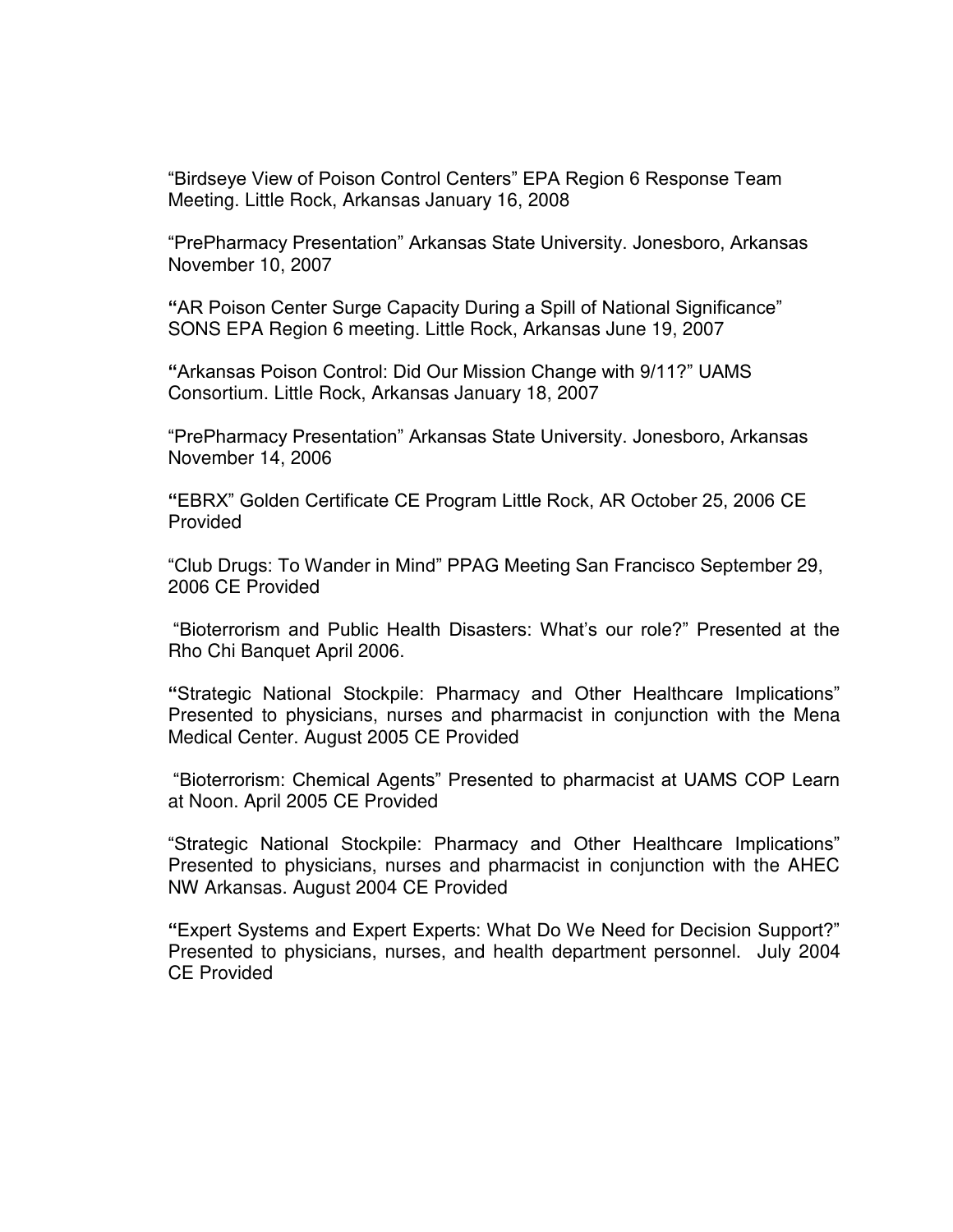"Snakebite and the Clinical Use of Crotalidae Polyvalent Immune Fab (Ovine) Crofab<sup>tm</sup>" Presented to the Rural Hospital Program via closed circuit television to 16 different facilities statewide. May 13, 2003 CE Provided

"Poison Control Centers: Valuable Resources" Presented to Russian (Volga Region) Public Health Officials. Volgagrad, Russia. June 2002

"Snakebite and the Clinical Use of Crotalidae Polyvalent Immune Fab (Ovine)  $Crofab^{tm}$ "

Presented to the College of Pharmacy Faculty at UAMS. July 2002

"Safe Handling and Basic Management of Common Poisons." Presented to the Medical Professions Classes at Conway High School. Conway, Arkansas, given annually in March 1997-present.

"Once Daily Aminoglycoside Dosing." Presented to the nursing and medical staff at Delta Memorial Hospital. Dumas, Arkansas February 24, 2000.

"Safe Handling and Basic Management of Common Poisons." Presented to the staff of Nuclear One in Russellville, Arkansas. May 1997.

"Norfloxacin Drug Use Evaluation. A computer based approach." Midwest Pharmacy Residents Conference. Oklahoma City, OK, April 1992

"Amiodarone. Its use in Refractory Atrial Flutter and Fibrillation." Pharmacy Grand Rounds. Little Rock, Arkansas. February 1992.

#### **MEDIA APPEARANCES/INTERVIEWS**

"Carbon Monoxide: Home Safety" KATV Channel 7. Little Rock, Arkansas December 2012.

"Fireworks safety and issues" KARK Channel 4, Little Rock, AR July 2012

"Hand Sanitizer Ingestions" KARN Radio, Olivia Deas April 27, 2012

"Knocking Down K2" Article by Leslie Peacok. Arkansas Times July 1, 2010.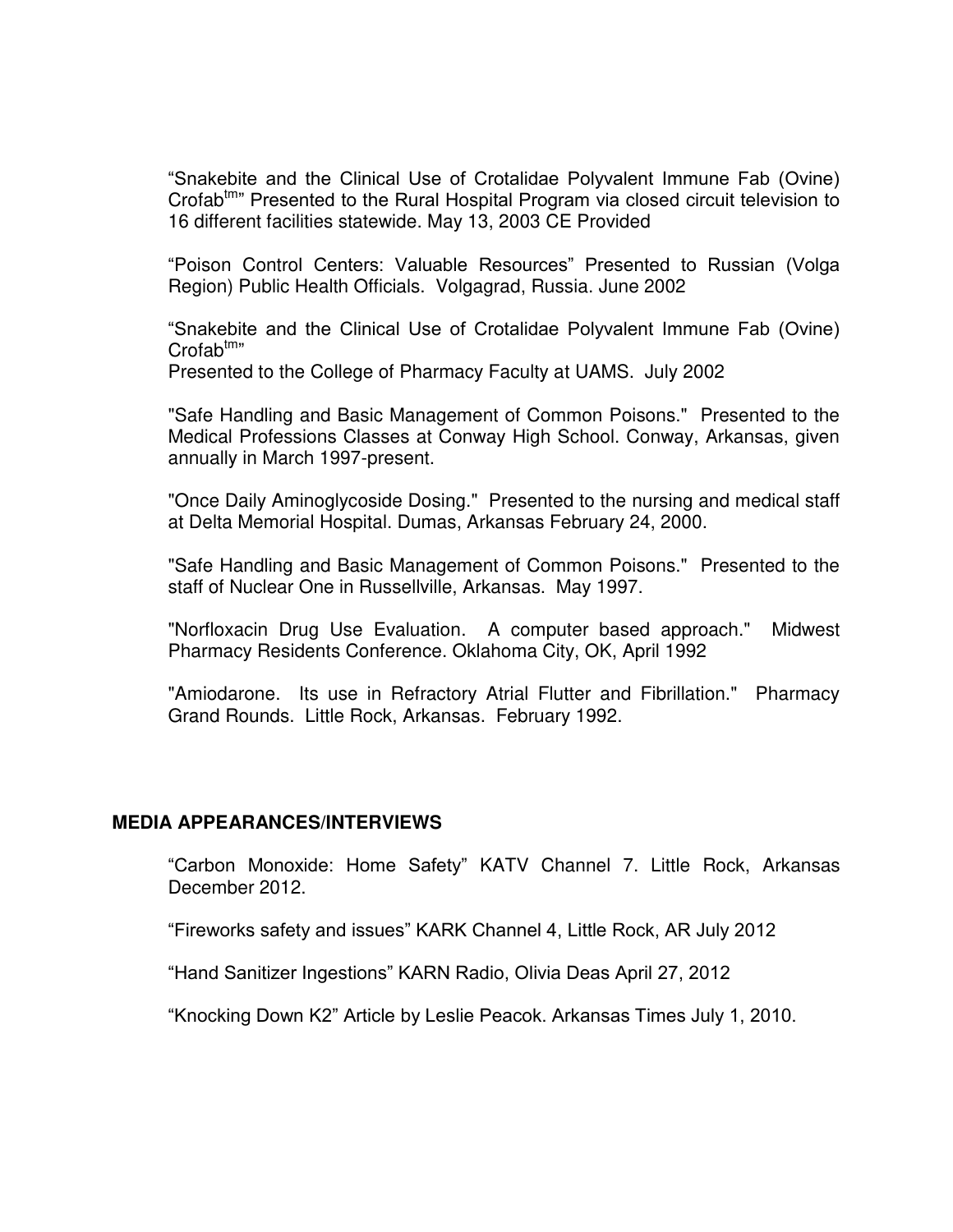"Traveling to the Gulf Coast: Oil Spill a Real Health Risk?" KATV Channel 7. Little Rock, Arkansas June 2010.

"Poison Safety: At Home!" KARN 102.9FM March 2010

"Poison Safety: Your child and your home!" Radio Disney Arkansas. Little Rock, Arkansas February 7<sup>th</sup>, 2009

"Halloween Safety/Poisoning" Midday Arkansas KATV Channel 7. Little Rock, Arkansas October 27, 2008

"Summertime Dangers: Avoiding Bites and Stings" Midday Arkansas with Jason Harper KATV Channel 7. Little Rock, Arkansas. July 3, 2008

"Arthropod Bites" Courtney Collins KARK Channel 4. June 2008

"Brown Recluse and Other Spider Bites" KARN 102.9FM May 2008"

"Poison Prevention at Home" Good Morning Arkansas, Melinda Mayo KATV Channel 7. Little Rock, Arkansas. April 2008

"Poison Prevention Week: Children Act Fast So Do Poisons!" Daybreak, Beth Hunt, KATV Channel 7. North Little Rock, Arkansas. March 2008

"Lead Paint on Toys: Is Your Day-Care Safe?" Evening News, Heather Crawford, KATV Channel 7. Little Rock, Arkansas. February 2008

"Holiday Hazards" Daybreak, Anne Pressley, KATV Channel 7. Little Rock, Arkansas. December 2007

"Lead in Holiday Lights" Investigative Reports, Ebone Monet, KTHV Channel 11. Little Rock, Arkansas December 2007

"Vinyl lunchboxes and lead paint." Fox Interview Little Rock, Arkansas September 2005

"Here's to Your Health" KARN Little Rock, Arkansas May 31, 2005

"Poison Proofing the Home" PAX Television Little Rock, Arkansas. March 2003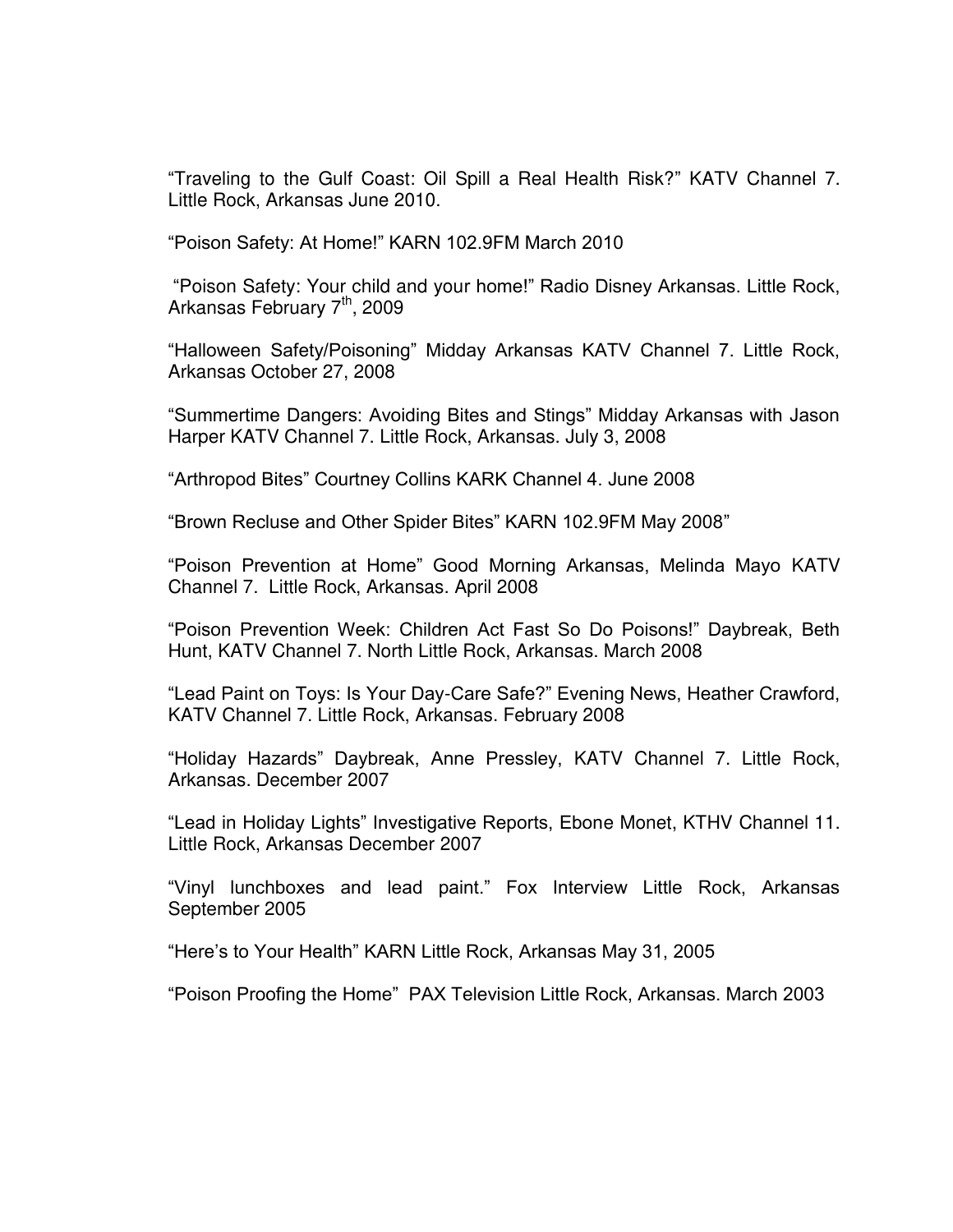Volunteered Interview, Channel 11 News. The Potential Dangers of Mega-Dosing Vitamins. April 17, 2000

Volunteered Interview, Channel 7 News. Rohypnol: Date Rape Report. February 1998

### **GRANTS and CONTRACTS**

Idaho Poison Control Proposal, Idaho Department of Health and Welfare. Contract Proposal \$641,969 April 2012. Project Director. Not funded

Poison Control Certification, Stabilization and Enhancement Program. *Grant Funded.* **(Total funding as of 9/1/2012 \$1.97 million)** Health Resources and Services Administration. **Project Director** (2001-ongoing)

Arkansas State Medicaid Contract, Evidence-based Prescription Drug Program. *Contract* **(Projected cost avoidance to the State of Arkansas from March 2005-July 2011 is 100 million dollars)** Call Center Director March 2005-2012.

Arkansas Bioterrorism Curriculum *Grant Funded.* **(\$376,129)** Health Resources and Services Administration. Health Resources and Services Administration **Principal Investigator** 2003

Arkansas Poison Control and Arkansas Department of Health Bioterrorism Initiative. *Contract Funded. (\$28,672)* Arkansas Department of Health (04- 05FY)

CDC PHEP Cooperative Agreement with Arkansas Poison Control and Arkansas Department of Health. **Grant Pending (\$261,613) Funded 2008**

Arkansas Bioterrorism Curriculum, **Grant was approved but not funded.** Health Resources and Services Administration. **Principal Investigator** 2005

#### **LITIGATION CONSULTING**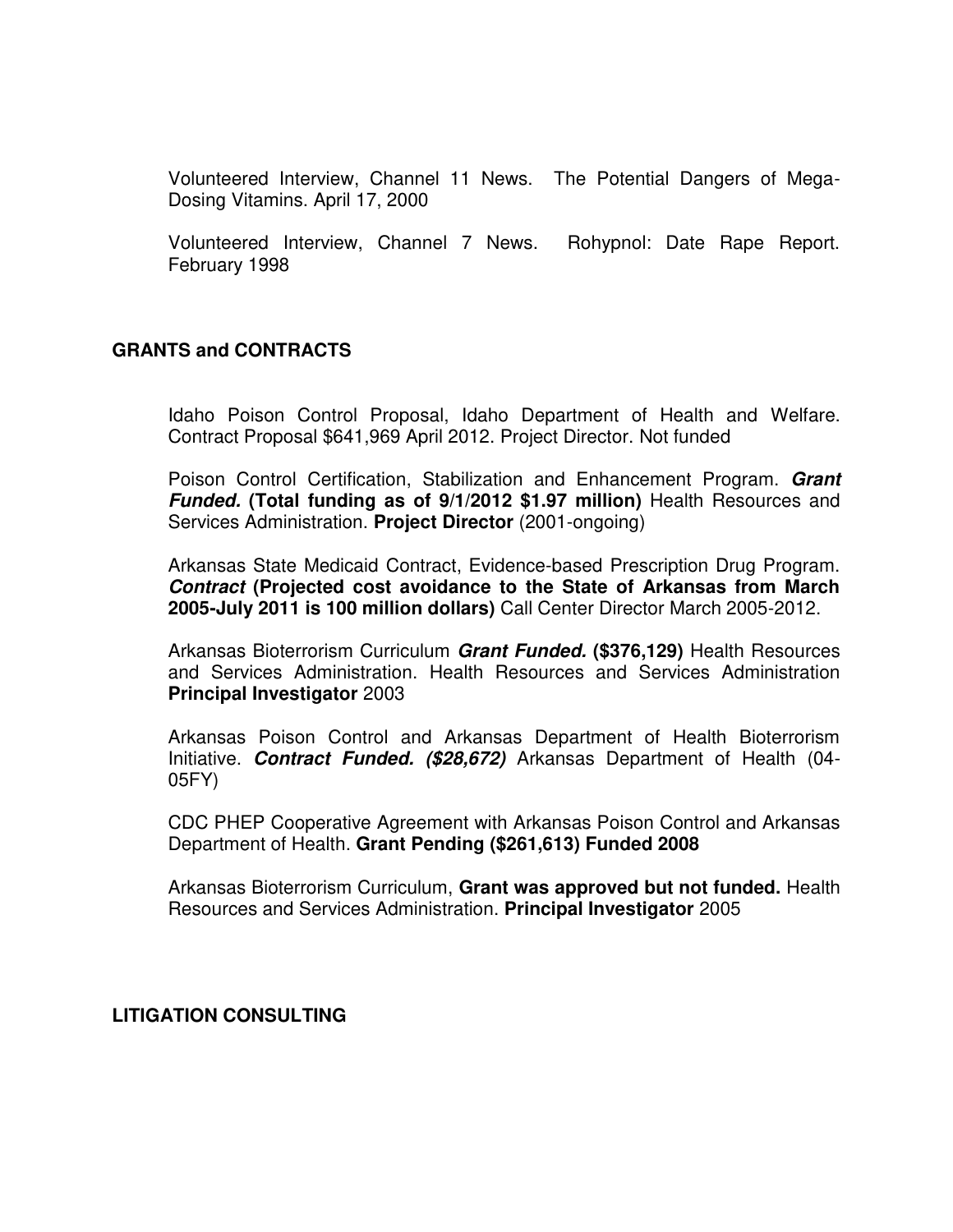|                                                                           | Feb 2006                                                                                           |
|---------------------------------------------------------------------------|----------------------------------------------------------------------------------------------------|
|                                                                           | 2-butoxyethanol)/July 2006 deposition/WCC NO: F507172                                              |
| /Deposition December 19, 2006/                                            | acute clonidine exposure.                                                                          |
|                                                                           | overdose of<br>hydrocodone and opiates regarding a fatality/Advisement for litigation/January 2007 |
|                                                                           | (2-butoxyethanol)/April 2007 written report/ WCC #F507088                                          |
| problems and other chronic health issues./June 2007 written report        | "Tussin" allergy causes long-term behavioral                                                       |
| for litigation/ July 2007/ Settled no deposition or written report given. | Alleged fentanyl overdose./Advisement                                                              |
|                                                                           | Alleged breach                                                                                     |

# **PLATFORM**

McCain KR, Moran JH, James LP, Foster HR. Adverse Effects and Confirmatory Testing of JWH-018 and JWH-073 Following Synthetic Cannabinoid Use. Clinical Toxicology 2011;49(6):519 [abstract 162, platform presentation]. 2011 North American Congress of Clinical Toxicology. September 25, 2011. Washington, DC

of the standard of care by  $\frac{1}{2008}$  /July 2008/No Deposition.

Foster HR, Joshi P, Schaffer S. In Tune with Toxicology: References to Toxicology in Music. Toxicology Historical Society 2011 North American Congress of Clinical Toxicology September 24, 2011. Washington, DC.

# **POSTERS**

Spiller HA, Ryan M, **Foster HR**: Evaluation of Duration of Morbidity Post Snake Envenomation. North American College of Clinical Toxicology. Denver, CO October 2010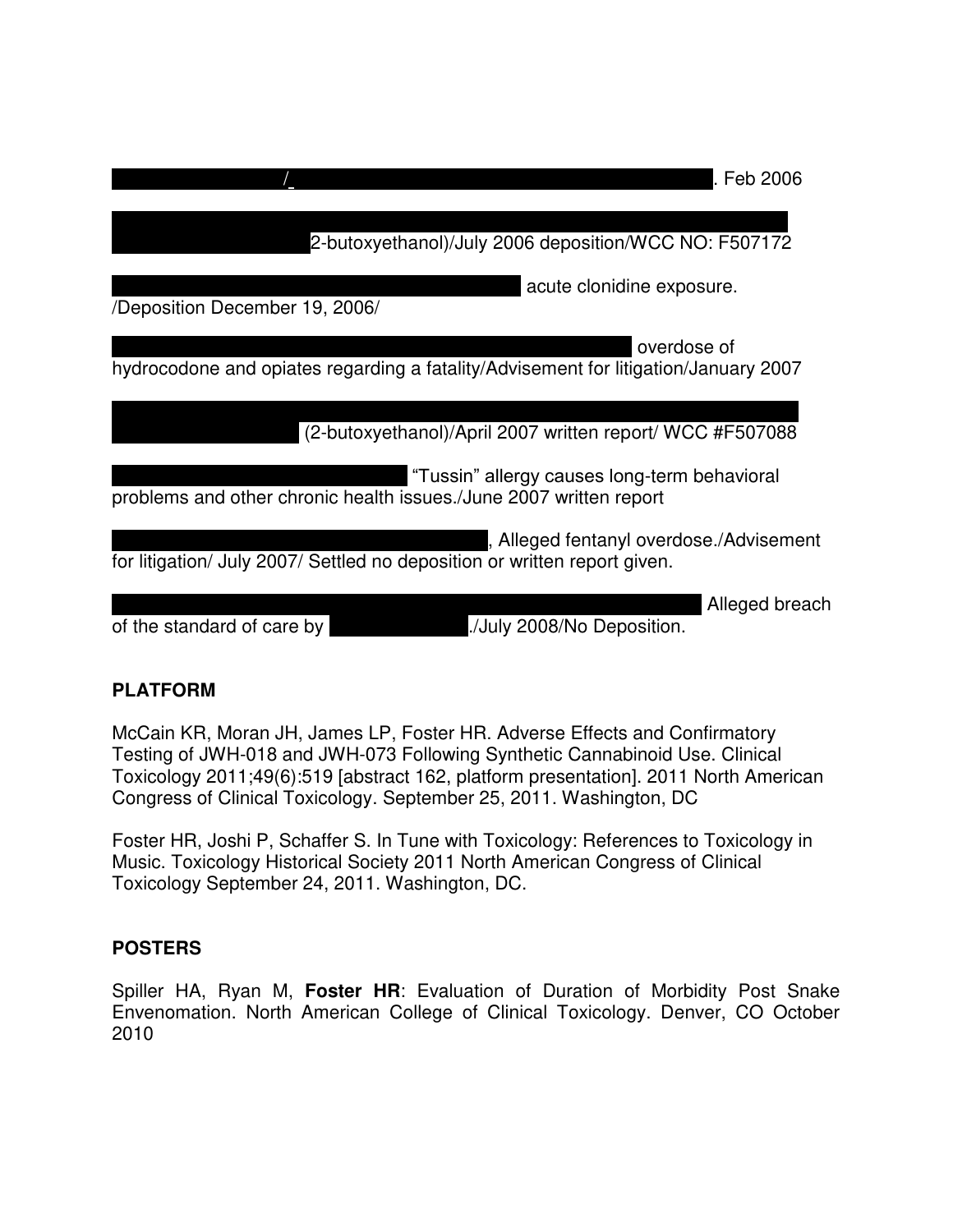Banken JA, **Foster HR.** DEXTROMETHORPHAN: A RE-EMERGING DRUG OF ABUSE. International Neurochemistry Society. Mexico City, Mexico July 2007

### **MANUSCRIPTS**

Kelkar, M. Cleves, MA. Foster, HR. Hogan, WR. Martin, BC. et al. [Prescription-Acquired](http://ovidsp.tx.ovid.com/sp-3.8.1a/ovidweb.cgi?&S=BHDOFPNCEGDDPLFFNCOKBEOBNFDHAA00&Complete+Reference=S.sh.20%7c6%7c1)  [Acetaminophen Use and the Risk of Asthma in Adults: A Case-Control Study.](http://ovidsp.tx.ovid.com/sp-3.8.1a/ovidweb.cgi?&S=BHDOFPNCEGDDPLFFNCOKBEOBNFDHAA00&Complete+Reference=S.sh.20%7c6%7c1) Annals of Pharmacotherapy. 46(12): p 1598-1608. 2012

Kelkar M, Cleves MA, **Foster HR**, Hogan WR, James LP, and Martin BC: Acute and Chronic Acetaminophen Use and Renal Disease: A Case-Control Study Using Pharmacy and Medicine Claims. Journal of Managed Care Pharmacy Vol. 18, No. 3, pp. 234-46, April 2012.

Spiller HA, Scaglione JM, Aleguas A, **Foster HR,** Durback-Morris L, Scharman EJ, Baker SD: Effect of Scheduling Tramadol as a Controlled Substance on Poison Center Exposures to Tramadol. The Annals of Pharmacotherapy: Vol. 44, No. 6, pp. 1016- 1021, April 2010

Banken J, **Foster HR.** Dextromethorphan as an Emerging Drug of Recreational Use. Annals of the New York Academy of Science. 1139:402-411, October, 2008

**Foster HR**, Simmons HF, Benson BE, West D, Rainey R. Respiratory Effects of Acute Capsaicin Exposure in Healthy Police Recruits. (Process of resubmitting)

Benson BE. Cheshire S. McKinney PE. Litovitz TL. Tandberg D. **Foster H.** Do poison center guidelines adversely affect patient outcomes as triage referral values increase? Journal of Toxicology - Clinical Toxicology. 41(5):585-90, 2003.

#### **BOOK CHAPTERS**

McCain K, **Foster H**. "Chapter 66: Clinical Toxicology" NAPLEX Review Guide (S. Scott Sutton editor) McGraw-Hill's, 2011 590-602.

**Foster H**, McCain K. "Chapter 67: All Hazard Preparedness" NAPLEX Review Guide (S. Scott Sutton editor) McGraw-Hill's, 2011 603-10.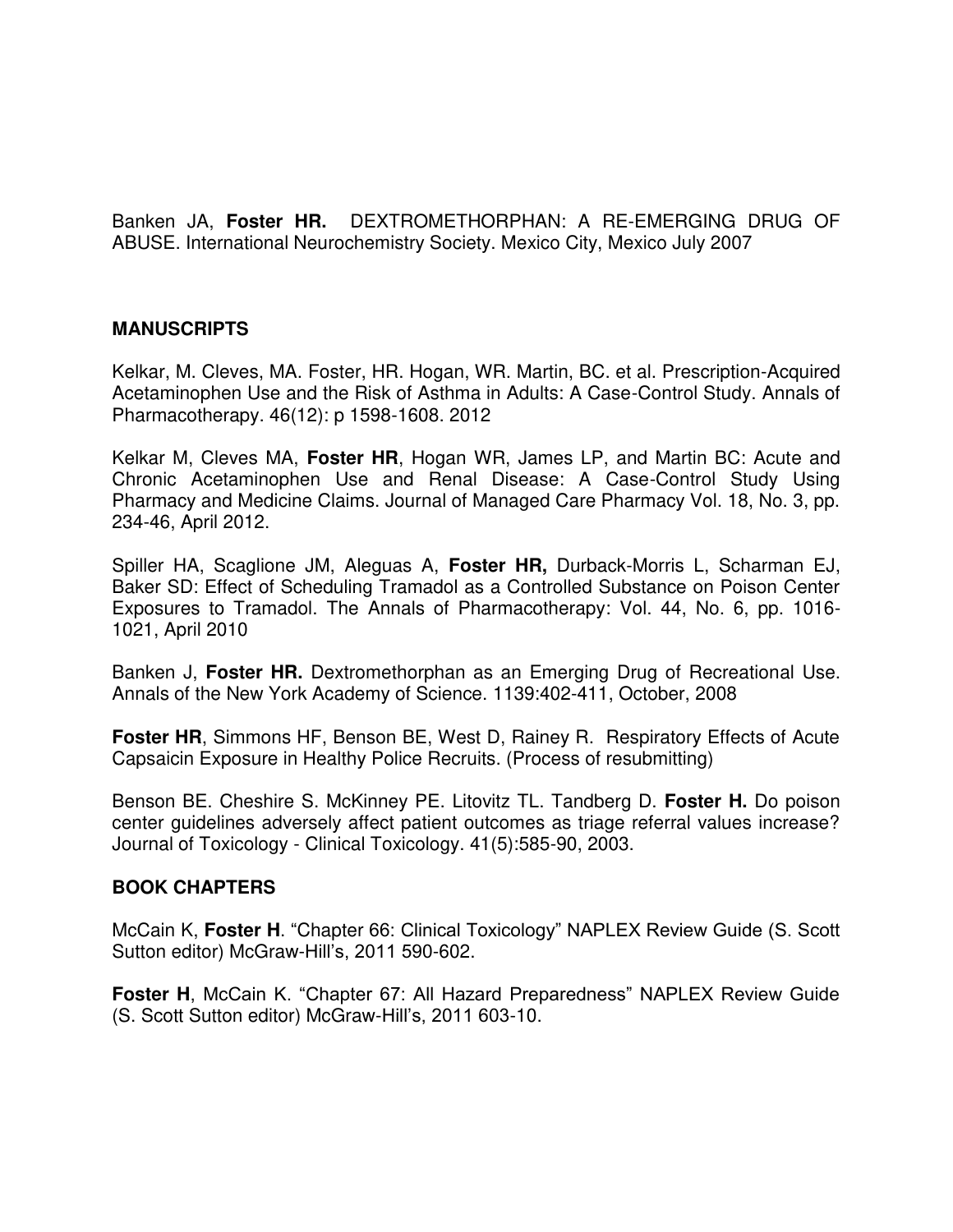Tanguay P, **Foster H**. "Chapter 17: Computers in Nutrient-Drug Interaction Management: Understanding the Past and the Present, Building a Framework for the Future" Handbook of Food-Drug Interactions, 1<sup>st</sup> Edition (McCabe, Frankel, & Wolfe editors), CRC Press, 2003, 342-368.

### **PANEL DISCUSSIONS**

"K2" Arkansas Department of Health: Health Advisory Panel. Discussion on the safety and legality of K2 in Arkansas. March 15, 2010

### **COMMITTEE SERVICE/TASKFORCE**

**Executive Committee 2004-2011** 

*College of Pharmacy University of Arkansas for Medical Sciences Little Rock, Arkansas* 

#### **ACPE Self Study Leadership Committee 2006-2007 Faculty and Staff, Sub-Committee Chair**

*College of Pharmacy University of Arkansas for Medical Sciences Little Rock, Arkansas* 

# **Admissions Committee 2008-2011**

*College of Pharmacy University of Arkansas for Medical Sciences Little Rock, Arkansas* 

**Promotion and Tenure Committee 2008-present** 

**Chair (2011-present)**  *College of Pharmacy University of Arkansas for Medical Sciences Little Rock, Arkansas*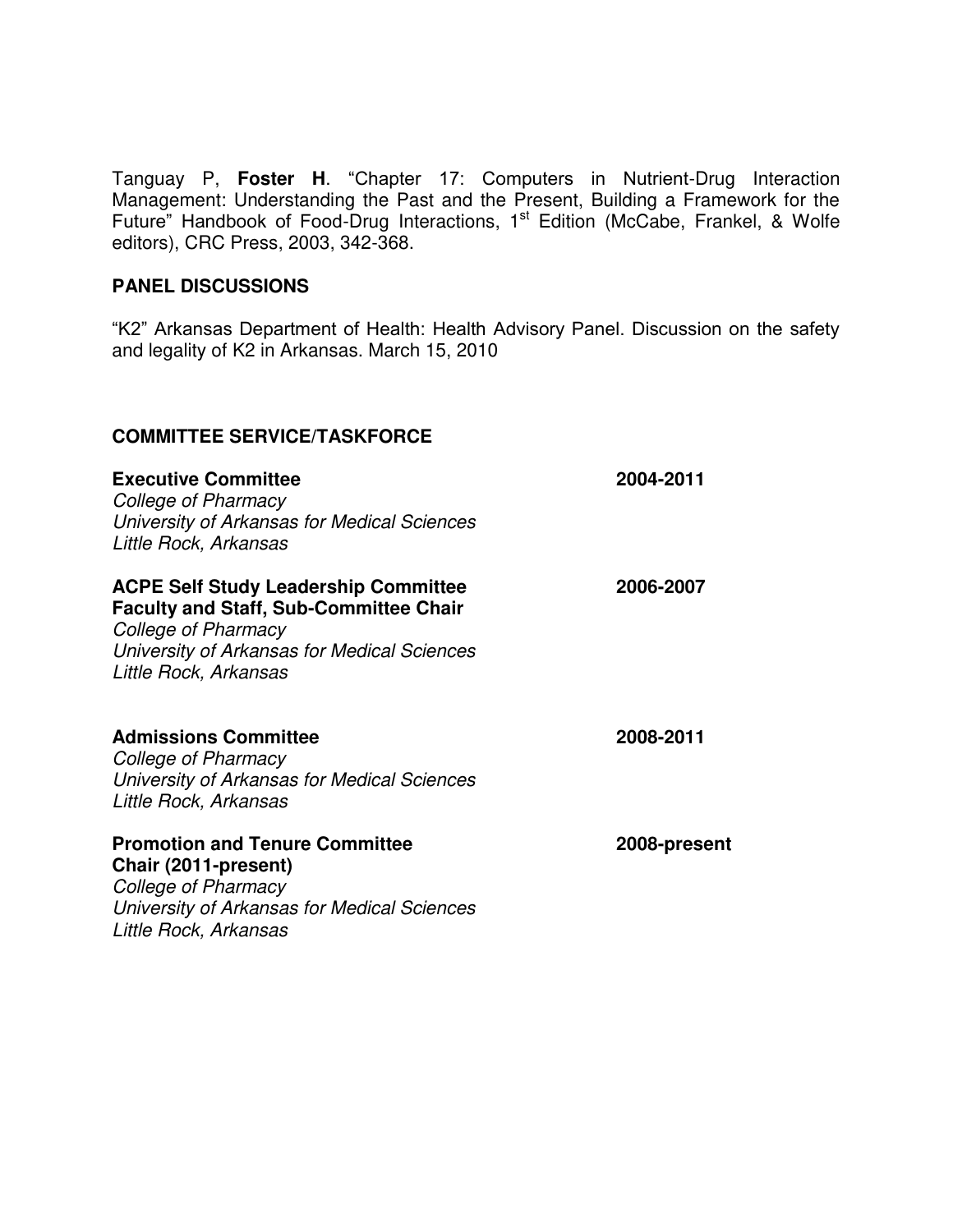| <b>Chair Managers Committee</b><br>American Association of Poison Control Centers<br>515 King Street, Suite 510<br>Alexandria, VA 22314                                         | 2008-2011    |
|---------------------------------------------------------------------------------------------------------------------------------------------------------------------------------|--------------|
| <b>Chair Elect, Managers Committee</b><br>Chair (2008-2009)<br><b>American Association of Poison Control Centers</b><br>515 King Street, Suite 510<br>Alexandria, VA 22314      | 2007-2008    |
| <b>Managers Committee Member</b><br>American Association of Poison Control Centers<br>515 King Street, Suite 510<br>Alexandria, VA 22314                                        | 2000-present |
| <b>Mid-year Meeting Committee Member</b><br>American Association of Poison Control Centers<br>515 King Street, Suite 510<br>Alexandria, VA 22314                                | 2005-present |
| <b>Bench Marking Committee Member</b><br><b>American Association of Poison Control Centers</b><br>515 King Street, Suite 510<br>Alexandria, VA 22314                            | 2003-present |
| <b>Fatality Reviewer</b><br>American Association of Poison Control Centers<br>515 King Street, Suite 510<br>Alexandria, VA 22314                                                | 2007-present |
| <b>Executive Director Search Committee</b><br>American Association of Poison Control Centers<br><b>Board of Directors</b><br>515 King Street, Suite 510<br>Alexandria, VA 22314 | 2011         |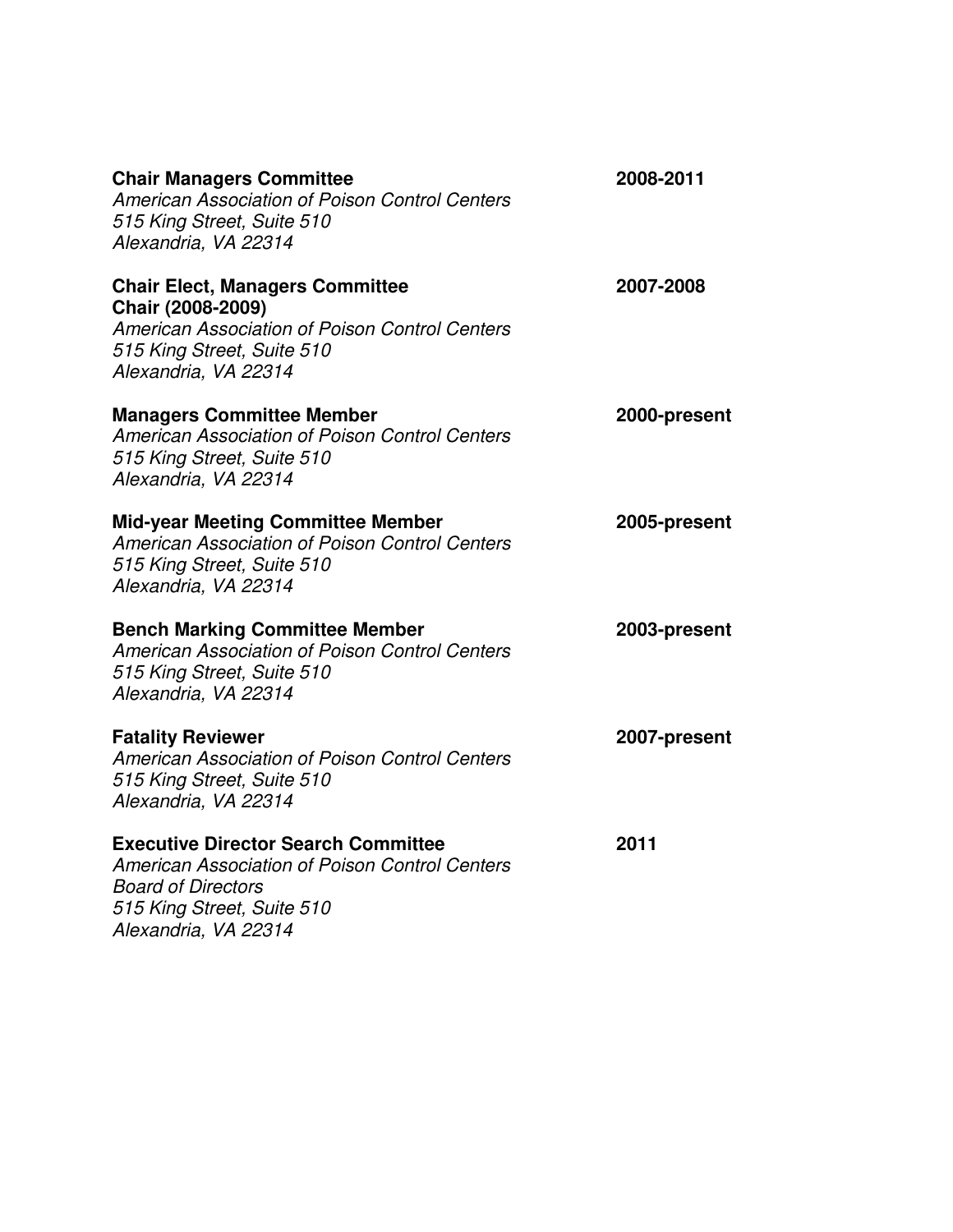| <b>Executive Director Performance Review Committee</b><br>American Association of Poison Control Centers<br><b>Board of Directors</b><br>515 King Street, Suite 510<br>Alexandria, VA 22314     | 2010-present |
|-------------------------------------------------------------------------------------------------------------------------------------------------------------------------------------------------|--------------|
| <b>Medication Safety Taskforce</b><br>American Association of Poison Control Centers<br><b>Board of Directors</b><br>515 King Street, Suite 510<br>Alexandria, VA 22314                         | 2012-present |
| <b>Exam Question Committee</b><br><b>American Board of Applied Toxicology</b><br>American Academy of Clinical Toxicology<br>777 East Park Drive<br>PO Box 8820<br>Harrisburg, PA 17105          | 2007-present |
| <b>Certification Renewal Committee</b><br><b>American Board of Applied Toxicology</b><br>American Academy of Clinical Toxicology<br>777 East Park Drive<br>PO Box 8820<br>Harrisburg, PA 17105  | 2008         |
| <b>Credentialing Committee Co-Chair</b><br><b>American Board of Applied Toxicology</b><br>American Academy of Clinical Toxicology<br>777 East Park Drive<br>PO Box 8820<br>Harrisburg, PA 17105 | 2008-present |

# **COMMUNITY SERVICE**

Volunteer, Chenal Valley Church Committee for Day Care Services August 2007 present